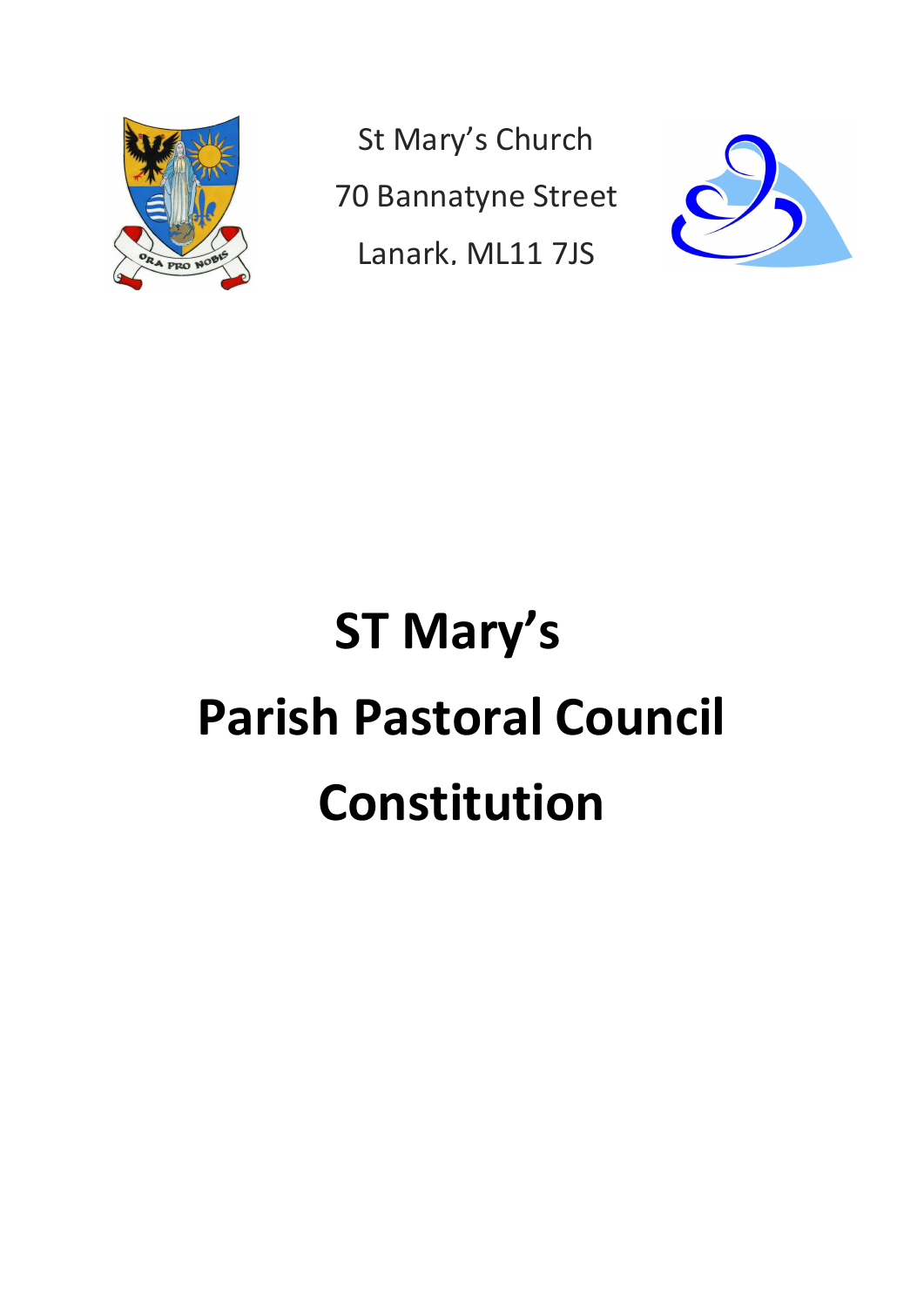#### Constitution

#### Preamble

Saint Pope John Paul 11 stated that "the Church of the Third Millennium will need to encourage all the baptised and confirmed to be aware of their active responsibility in the Church's life." The Decree on the Apostolate of the Laity of Vatican 11 noted that as "Participators in the function of Christ, priest prophet and king, the laity have an active part of their own in the life and action of the Church… Nourished by their active participation in the liturgical community … they should develop the habit of working in the parish in close union with their priests, of bringing before the ecclesial community their own problems, world problems and questions regarding personal salvation, to examine them together".

The role of the Parish Pastoral Council (PPC) is set out in the Code of Canon Law: The PPC, which is presided over by the parish priest, give their help in fostering pastoral action. PPC's are not an end in themselves, but are at the service of mission and evangelisation. PPC's should enable priests and people to work together to build up a dynamic Christian community that is characterised by faith, mission, worship and service.

#### Aims

- 1.1 To assist and support the Parish Priest in the pastoral administration of the Parish
- 1.2 To provide a means of representing the views of Parishioners to the Parish Priest
- 1.3 To encourage the active participation of Parishioners in the life of the Parish
- 1.4 To assist in promoting a sense of unity within the parish
- 1.5 To assist in the promotion and organisation of liturgical and pastoral activities in the life of the Parish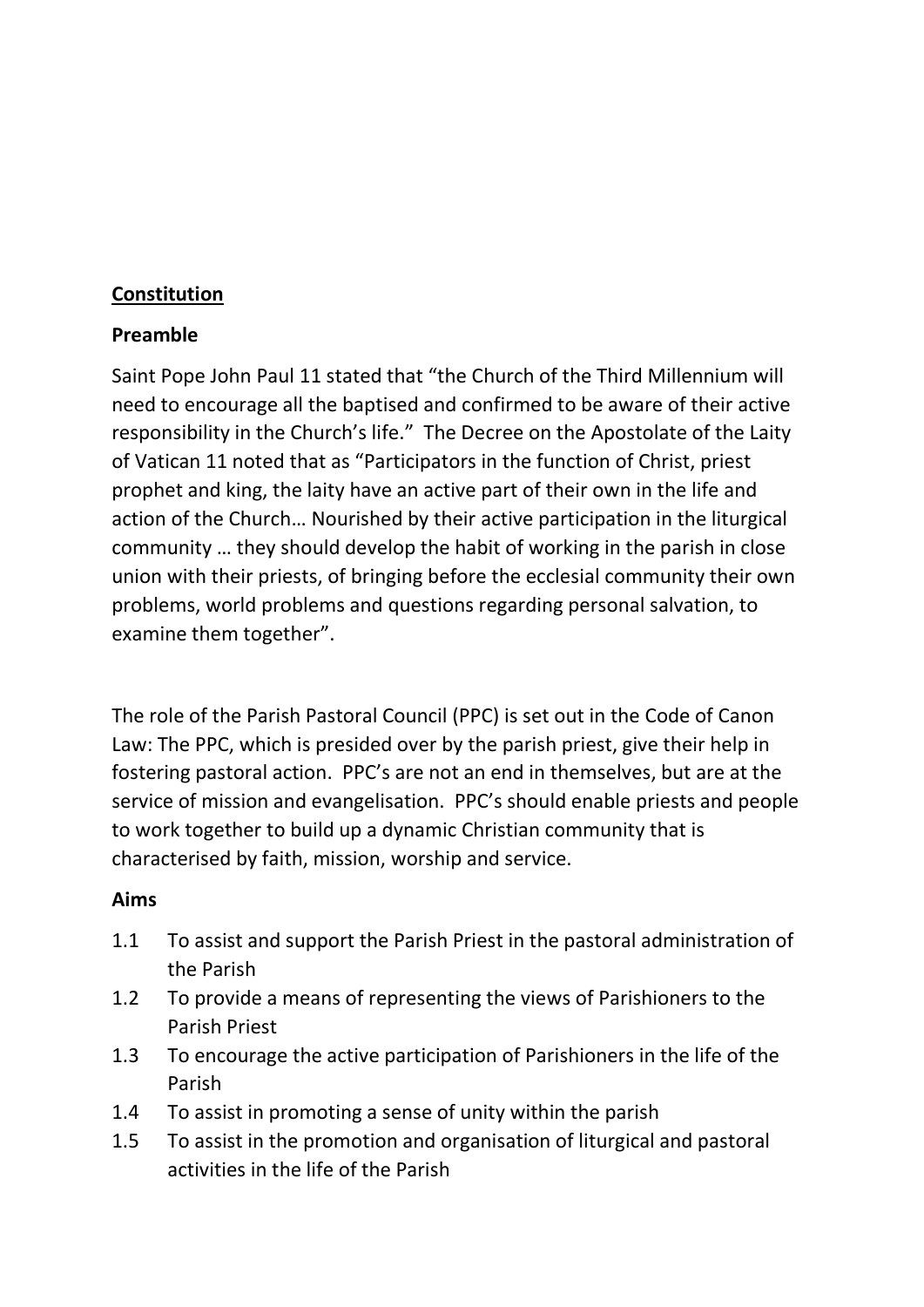- 1.6 To promote ecumenism and witness to gospel values within the wider community
- 1.7 To assist in the promotion and participation of initiatives of the Bishop and the Diocese.

### Membership

2.

#### 2.1 The First PPC

Will be members of the Parish, selected by the parish priest and broadly drawn from the active organisations within the Parish. Thereafter membership will be elected from nominations received from any member of the parish. When a vacancy arises it will be notified to the parish by way of the parish bulletin and online.

#### 2.2 Composition of PPC

The Parish Priest and a representative of the Finance Committee will be ex officio members of the PPC. Other members, not exceeding 15 shall be baptised Catholics who participate in the life and worship of the Parish. Members should be willing to attend meetings regularly and participate in the work of the PPC.

#### 2.3 Representation

A broad representation of the whole parish is the ideal; what is essential is that the members of the council undertake to be representative of the whole community and focus on what is best for the whole parish, not individual parish groups.

#### 2.4 Ongoing formation

Prayer and reflection are of paramount importance. To ensure that the PPC is effective ongoing formation should be provided for every member.

## 2.5 Period of Membership

Initially one half of the PPC are to have terms of office for two years and one half for three years, thereafter members will be appointed for two years with the possibility of reappointment of one or more terms, according to the needs of the parish.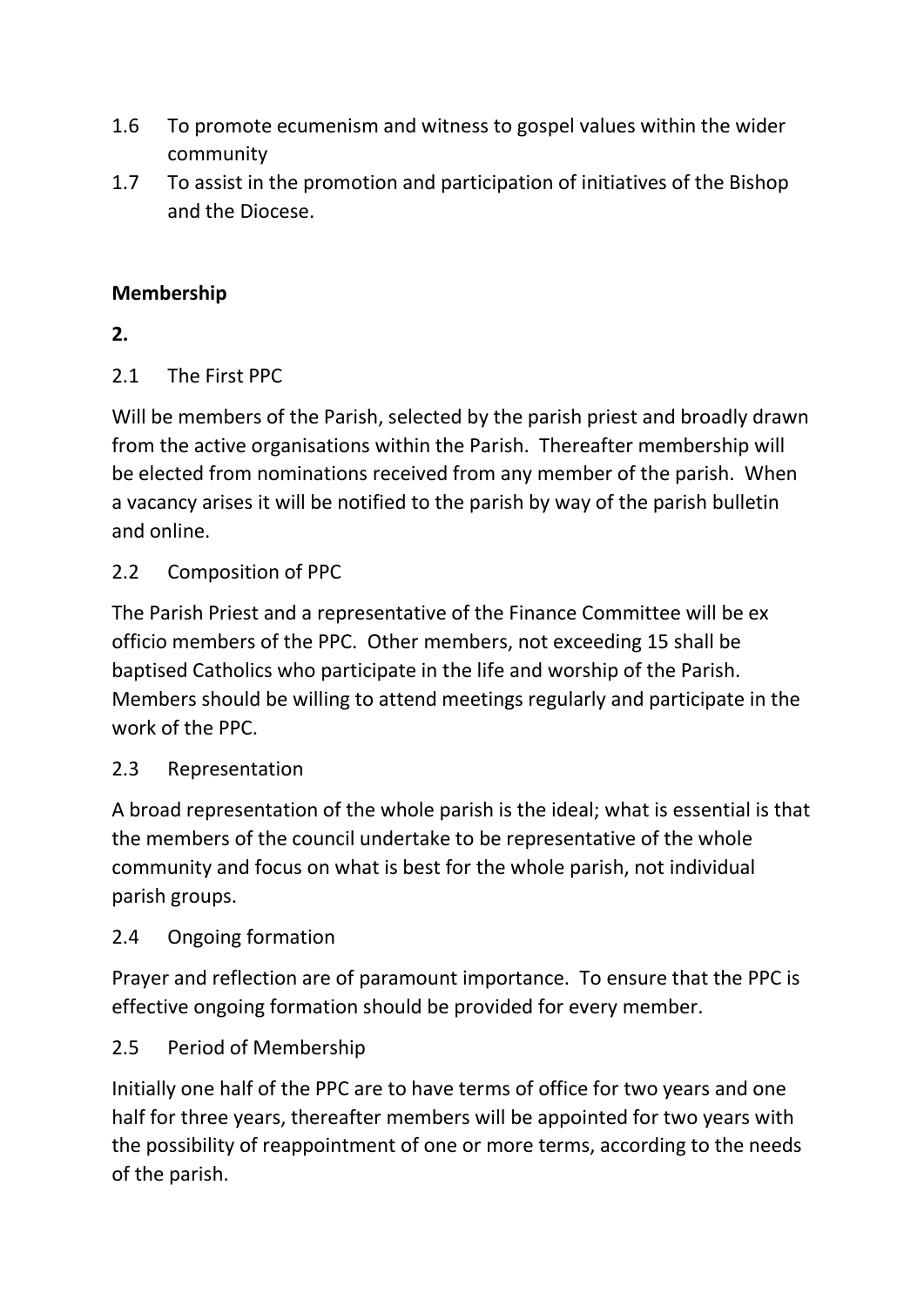These staggered terms maintain a minimum of stability and efficiency.

On appointment of a new Parish Priest, it is recommended that the composition and membership of the PPC be reviewed within one year.

## 3. Officers

At least three officers will be appointed in the PPC : Convener, Chairperson and Secretary.

#### 3.1 Convenor

The Parish Priest or Priest in Charge (even if not resident) has been entrusted with the care of the parish by the Bishop; he convokes the meetings and is the president of the PPC. In extraordinary situations the Parish Priest as Convenor may, after consultation with the Dean or Bishop, suspend or dissolve the PPC with a view to its reformation.

#### 3.2 Chairperson

The Chairperson is elected by the members of the Council for a determined period of time with an option for renewal. The role of the Chairperson is to prepare the agenda with the Convener and the Secretary and to facilitate the meetings of the PPC. A Vice Chairperson can be appointed to assist the Chairperson.

#### 3.3 Secretary

The Secretary is responsible for keeping a record of the meetings of the PPC and for circulating relevant material to the Council members. The Secretary could be elected for a renewable term of office; alternatively the PPC might decide to appoint a secretary who is not a member of the PPC as the task may limit participation in a meeting.

## 3.4 Responsibilities of all members

The members of the PPC will be required to:

- attend regular meetings
- provide input to deliberations of the PPC and assist where possible with the implementation of Parish policies
- grow in knowledge and awareness of what is happening in the parish

## 4.1 Meeting